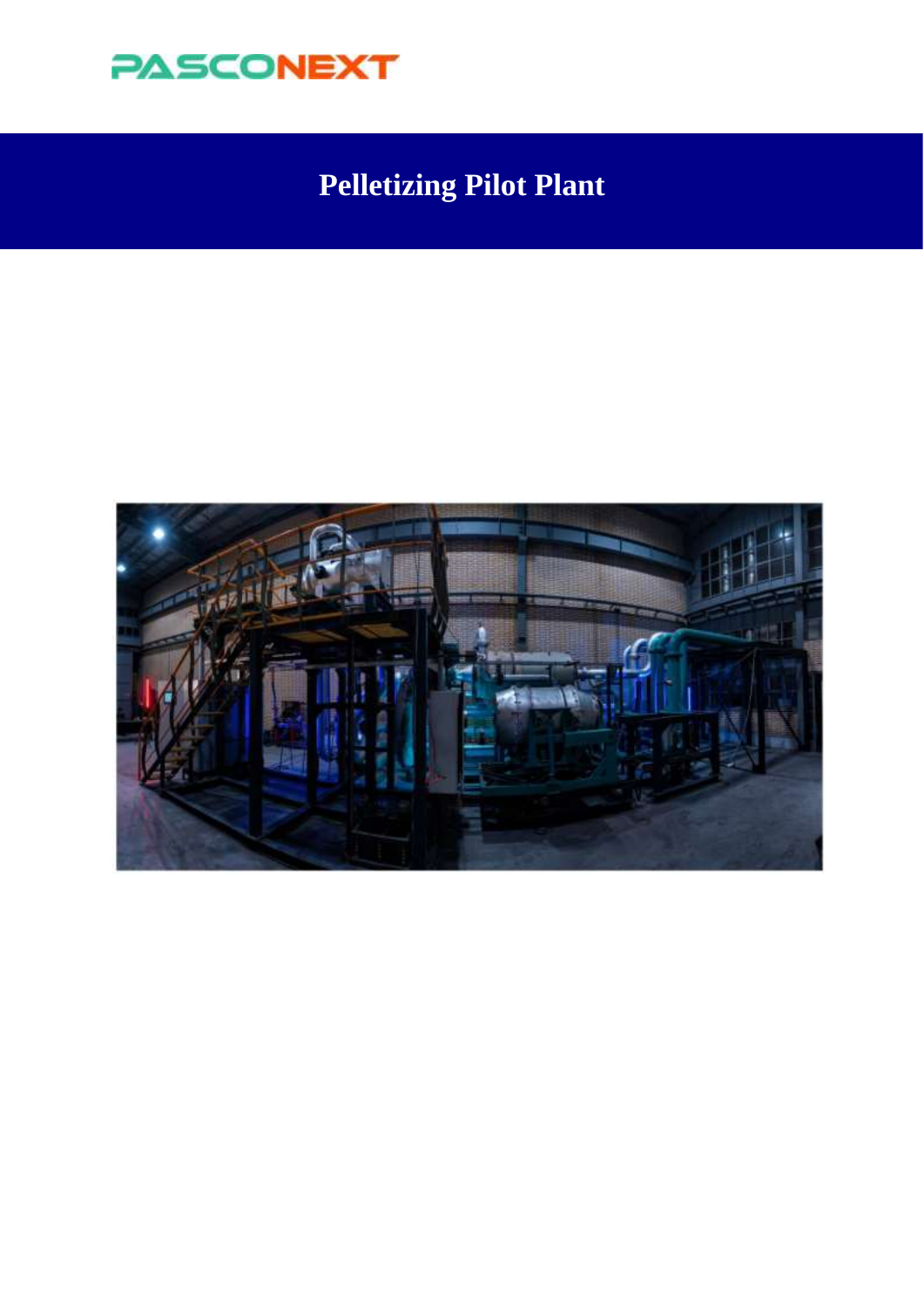In the pelletizing pilot plant, the aim is to simulate both the pelletizing and thermal treatment process similar to the main production line of the factory. Hence factory process modifications or improvements can be simply performed. This process is thoroughly automatic and can be not only controlled but also observed from the control room. Siemens PLC S7-I500 (the newest control plc manufactured by Siemens) is used in the control system of Pasco's pelletizing pilot plant. Moreover, the instrumentations used throughout this process were selected from the highest quality and most reputable brands available in the market, and all settings, control, etc., are simply embedded in a software proportionate to that.

This product is a small-scale and full pelletizing plant designed based on Allis Chalmers method including two sections, production of green pellets and their baking. The equipment for producing green pellets include the following:

- 1) Mixer
- 2) Vibratory feeder
- 3) Conveyor
- 4) Disc
- 5) Rotary sieve

#### • **Mixer**

The concentrate powder must have a special surface of 1400 to 1800 grams per square centimeter so that an appropriate pellet can be produced from it. After preparing the concentrate, bentonite and water must be mixed in a certain ratio so that a totally homogeneous and uniform mixture is obtained. This mixture is produced in a special mixer, where both the agitator and the mixer tank rotate. In addition to device precision, producing a homogeneous mixture requires high experience so that a desirable concentrate mixture can be produced.

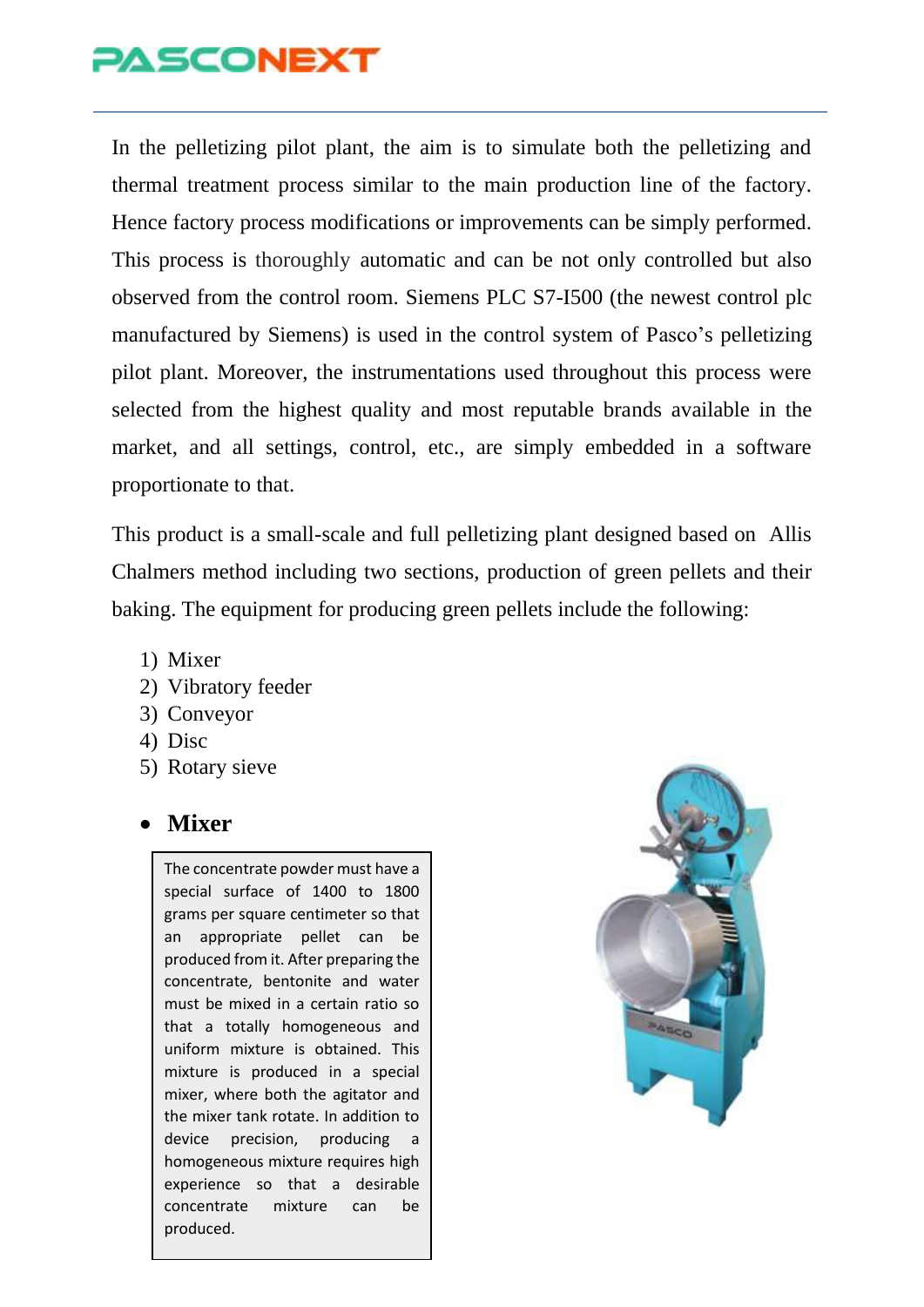| <b>Mixer</b>                      |                                        |
|-----------------------------------|----------------------------------------|
| Weight                            | 780 <sub>kg</sub>                      |
| Container height                  | $400$ mm                               |
| Container diameter                | 550mm                                  |
| Occupied space                    | $2150\times700\times2100$ height in mm |
| Container motor power             | 1.5kw                                  |
| Blade drive motor power           | 11kw                                   |
| Rotational speed of the container | 15-30 R.P.M                            |
| Rotational speed of agitator      | 200-1000.M                             |

#### **The advantages of the mixer are as follows:**

- Easy pouring of the concentrate into the mixer.
- Adding water to concentrate powder in form of powdered water particles with
	- a well-defined volume
- Ability to adjust the rotational velocity of the mixer's tank and agitator.
- Setting the mixing time
- Complete and convenient depletion of the mixture from the mixer tank
- Easy cleaning of tank and agitator.
- Adherence to operator safety factors in face of different parts of the device.
- Automatic addition of water to mixtures in order to achieve the target moisture
- The stainless steel material of blades and tank.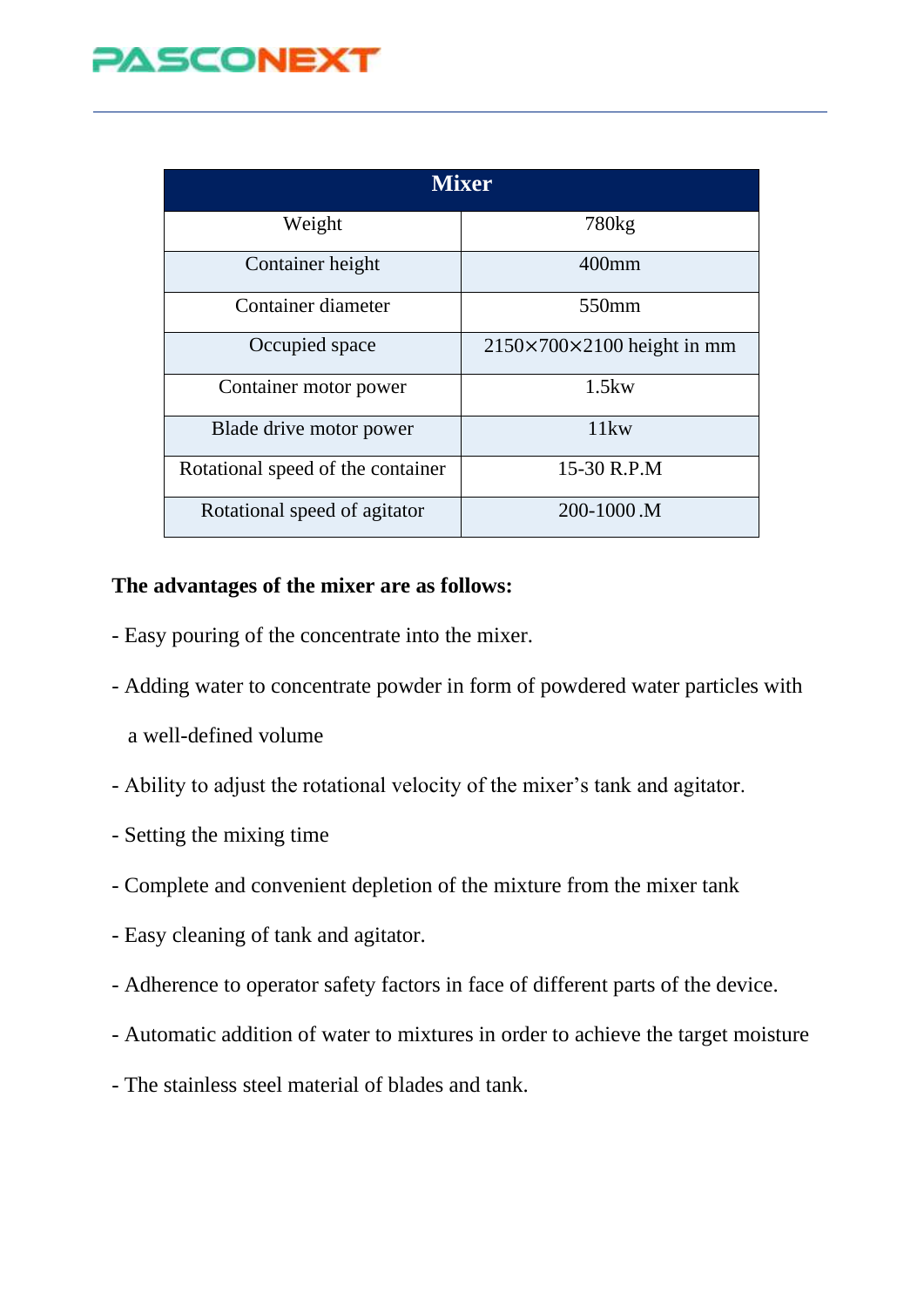### • **Vibratory feeder and conveyor**

The **Vibratory** feeder and conveyor devices transfer the mixture produced in the mixer to the disc, automatically and with an adjustable speed.

The manner of pouring the concentrate into the disc must be totally homogeneous and uniform so that desirable pellets can be produced. The mixed concentrate powder is poured into the Vibratory feeder and slowly transferred onto the conveyor. After mixing, the concentrate powder is transported to the conveyor using the vibratory feeder and the conveyor inputs it to the disc with a velocity similar to that of the production line conveyor.



#### **The advantages of conveyor include:**

- Adjustable angle from conveyor to the disc

- Adjustable belt speed

- Conveyor safety issues are observed.

- Ability to control the conveyor by the operator

| <b>Feeder</b>  |                         |  |
|----------------|-------------------------|--|
| Tank capacity  | $100$ Kg                |  |
| Type of motor  | Vibration motor         |  |
| Motor capacity | $100$ Kg                |  |
| Dimensions     | $90\times90\times60$ cm |  |
| Conveyor       |                         |  |
| Belt length    | 2m                      |  |
| Relt width     | cm                      |  |

| $        -$    |                 |
|----------------|-----------------|
| Belt width     | $20 \text{ cm}$ |
| Power of motor | $0.5$ hp        |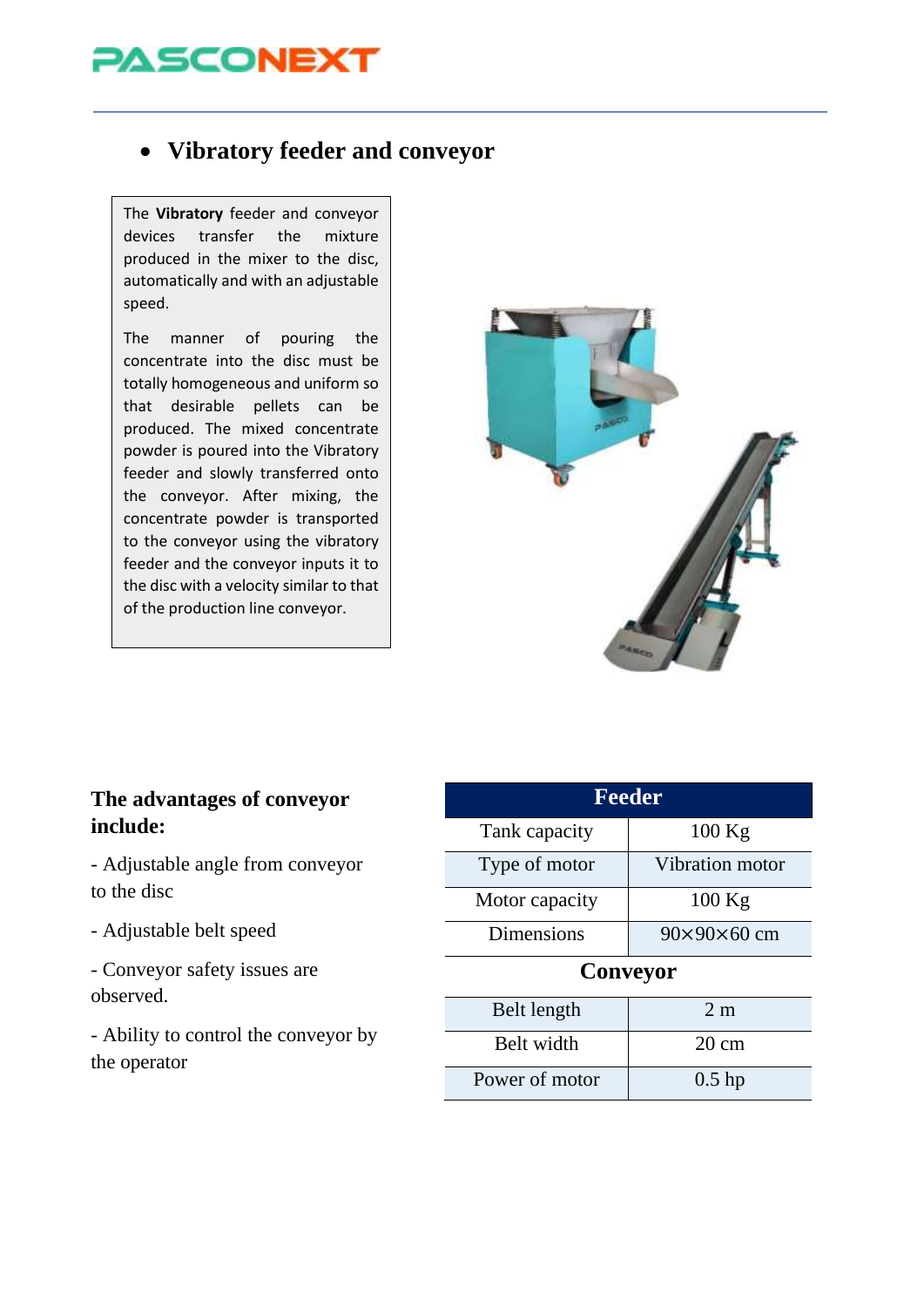#### • **Disc**

Similar to other equipment, the disc apparatus of the pilot plant also has experimental dimensions, designed and built in Paya Sanat Sama to produce low volume pellets. The disc apparatus has a diameter of 80 centimeters and a depth of 20 centimeters, so that it can provide the highest simulation of the pelletizing disc in the production line. The edges of the disc are proportionate to its diameter, and during the pelletizing process, the pellets exit through the lower edges of the disc. Several spades are embedded inside the disc to guide the mixed powder in different angles, moreover there exists a powdered water sprayer to provide the required water.



| <b>Disc</b>            |                      |
|------------------------|----------------------|
| Rotational speed       | 20-30 rpm            |
| Diameter               | 80cm                 |
| Depth                  | 20cm (flexible)      |
| Type of water spraying | Powdered             |
| Weight                 | 350Kg                |
| <b>Dimensions</b>      | $1\times1.2\times2m$ |
| First motor            | 2hp sew              |
| Angular change motor   | $0.5$ hp sew         |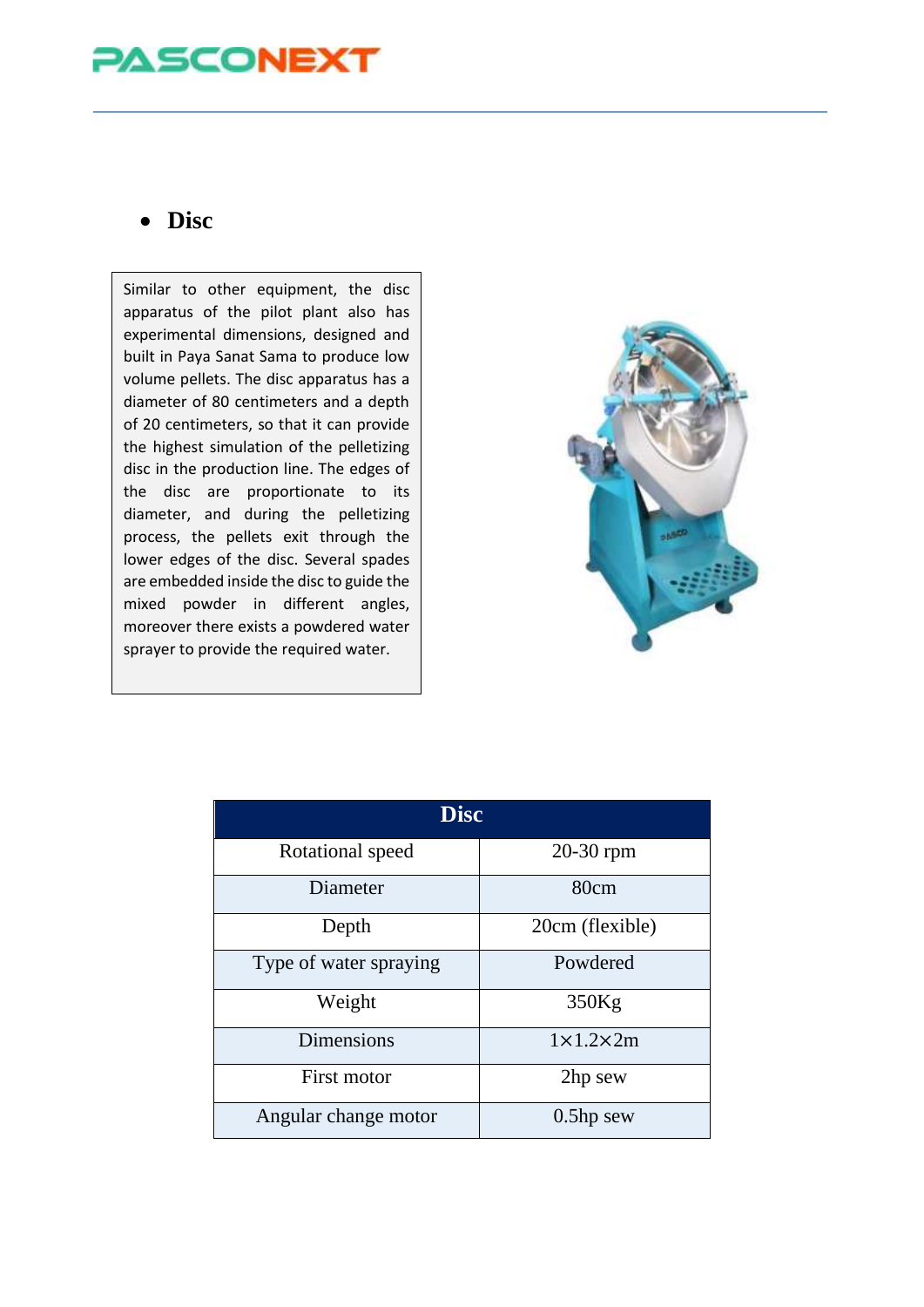#### **The advantages of the disc produced by Pasco company**

- Adjustability of disc rotational speed
- Automatic adjustability of disc angle with respect to the horizon

- Ability to measure and display the angle using a digital protractor instantaneously

- Ability to displace the spades diagonally and deep inside the disc
- Ability to displace water sprayer inside the disc

- The disc being equipped with a high-pressure water pump with a specified flow rate

- The automatic and totally intelligent nature of the device

#### • **Rotary Sieve**

The rotary sieve device is responsible for sizing green pellets coming out of the disk, so that pellets with appropriate sizes are screened for the remainder of baking process and pellets with unusual sizes or problematic pellets are returned back to the crushing stage.

The performance of the device is such that grooves with required widths are created within a rotational drum then pellets are forced forward due to the slope of the drum and exit the grooves and fall into the buckets bellow them, according to their sizes.

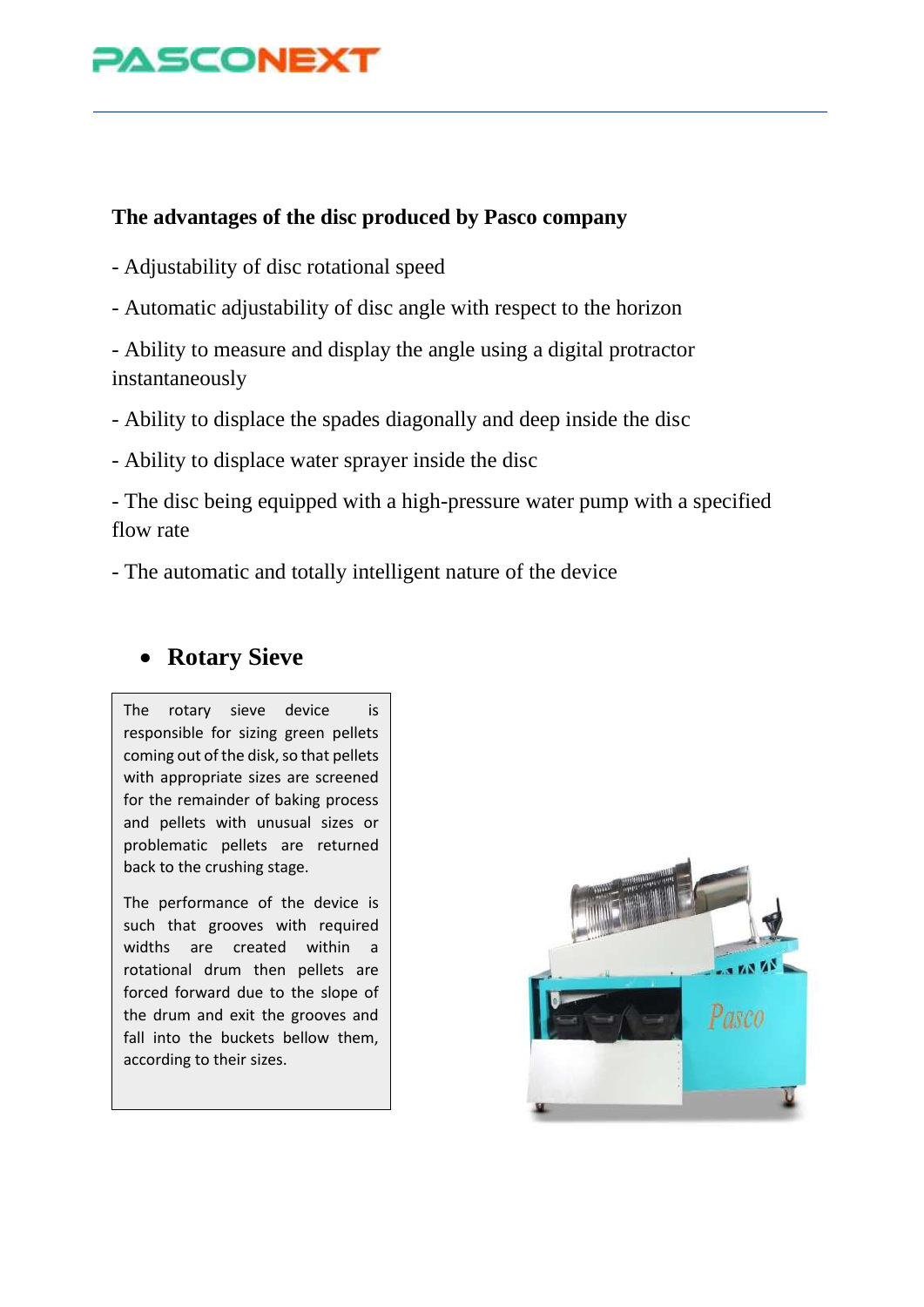### **Fired pellet production unit**

By transferring the produced green pellet to the baking pot, baking process is simulated similar to the TG (travelling grate) section of the mainline. Next, it enters the rotary kiln for complete firing, after that, it is cooled in the cooling. Then,the thermal graph, the method of pellet baking, the amount of additives, and all of the adjustments, including set points for temperature and pressure, fan speed, and the speed of rotary kiln are sent to the central system using computers, tablets, and device display, automatically.



The pilot plant consists of several sections, the 14 main parts of which are as follow:

| 1. Main structure            | 8. Cooling system                               |
|------------------------------|-------------------------------------------------|
| 2. Combustion chamber        | 9. Heat exchanger                               |
| 3. Burners                   | 10. Fans                                        |
| 4. Preheating and baking pot | 11. Hydraulic system                            |
| 5. Rotary kiln               | 12. Pneumatic system                            |
| 6. Wind box                  | 13. Lifter                                      |
| 7. Gas lines                 | 14. Electrical switchboard and instrumentations |
|                              |                                                 |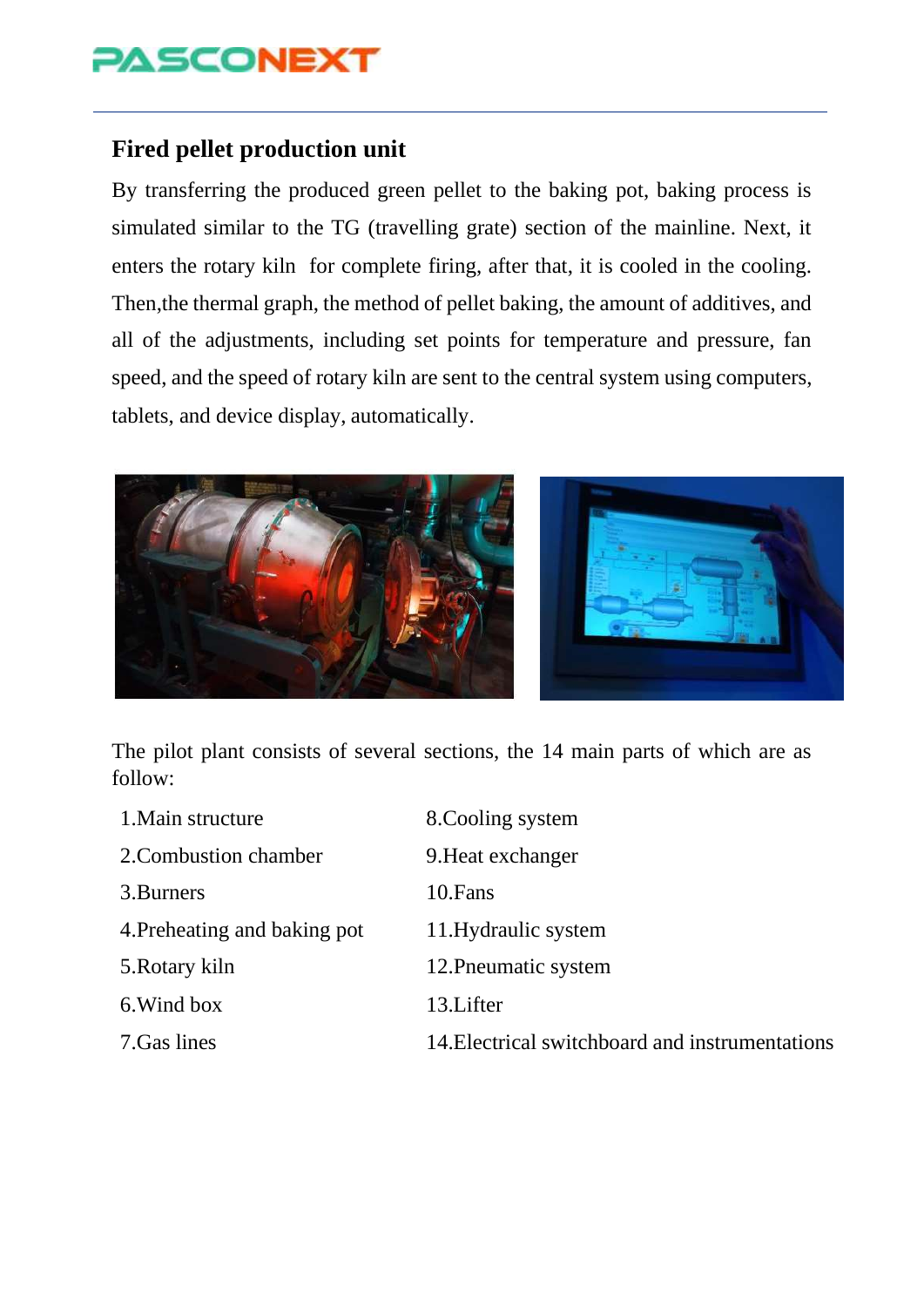

Some of the components of the pilot plant mentioned above are illustrated in the figure below:



### **1.Main structure**

The pilot plant is designed and constructed according to the mainline. in the Allis Chalmers method, pellets experience a specific decline after the end of the TG region and are placed in the rotary kiln, then go through a second decline into the cooling region. Therefore, a structure is designed to simulate these two declines within the production line. Moreover, in order to simplify working with the system, its settings and maintenance, appropriate platforms are prepared.

### **2.Combustion chamber**

The combustion chamber, with a specified volume and shape, is designed such that it can increase the temperature of the pellets inside the baking pot up to sintering temperature, while remaining the closest case to the main line; to this end, in addition to gas, air, and secondary air around the burner, hot air enters the container from three different inputs. Furthermore, to control the temperature of the pellet input air, cold air is injected into the end of the container from three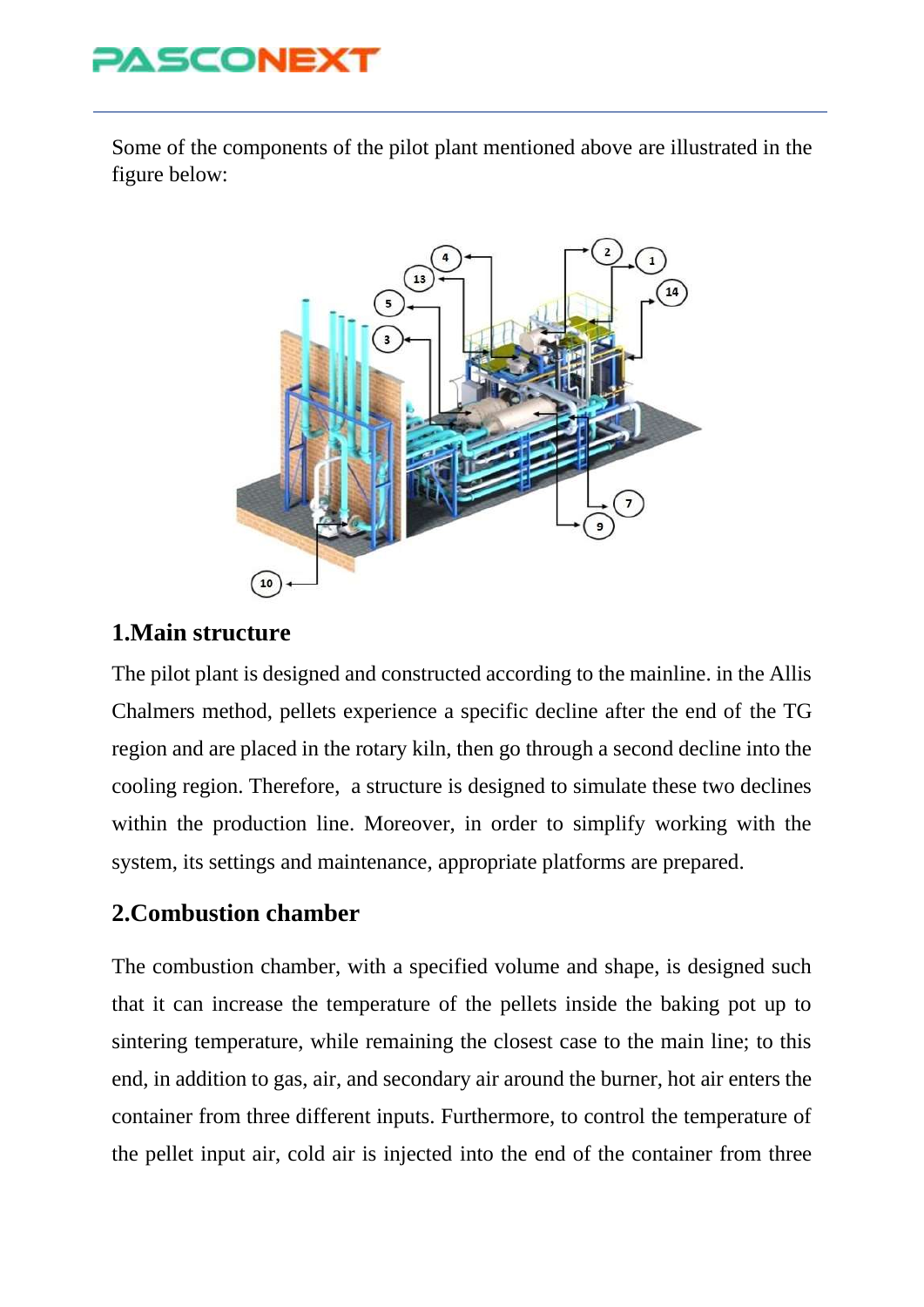

different points. Emergency exhaust is also embedded in the container design for safety reasons so that it can react in case of an excessive pressure increase. To observe the container temperature and pressure, a thermocouple and a pressure transmitter are added so that the user becomes aware of the temperature and pressure of the chamber at all times.



#### **3.Burners**

The pilot plant contains two burners, each of which has a capacity of 500 thousand kilocalories per hour. The reliability coefficient of these burners is such that it covers any type of thermal graphs from very fast to very slow. Moreover, the design is performed in a way that the burner turns on easily, smoothly and with easy usability. Additionally, to increase their lifespan, a cold air input is located at the end of the burner to prevent overheating at the outer parts.

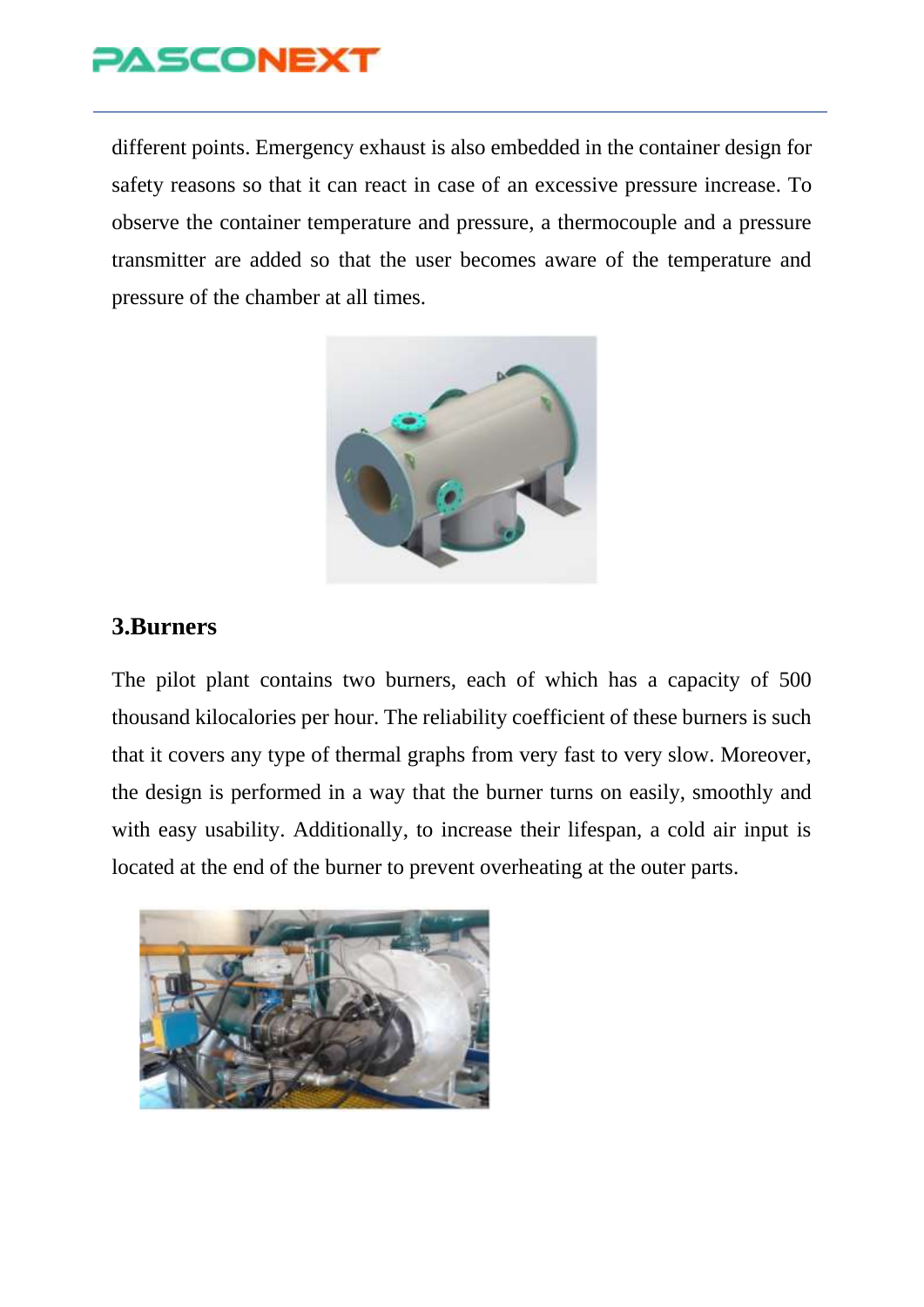

#### **4.Preheating and baking pots**

This pot is known as the preheating pot which is for preheating the combustion chamber. After this, to perform the baking process on the green pellets poured inside the baking pot, the preheating pot is brought out from under the container and replaced by the baking pot.



#### **5.Rotary kiln**

To simulate the firing zone, the rotary kiln is designed such that it rotates on four friction wheels with variable speeds between zero to 5 rpm. Kiln's door is locked with a Newton clamp after closure to provide higher safety. This door is opened and closed using a hydraulic jack and the limits of opening and closing are controlled using a proximity eye sensor. To empty the pellets from the kiln after baking, it is raised to an angle of about 40 degrees using two jacks embedded on the structure. The burner on the door of the kiln is connected to the main airline using three rotary joints.

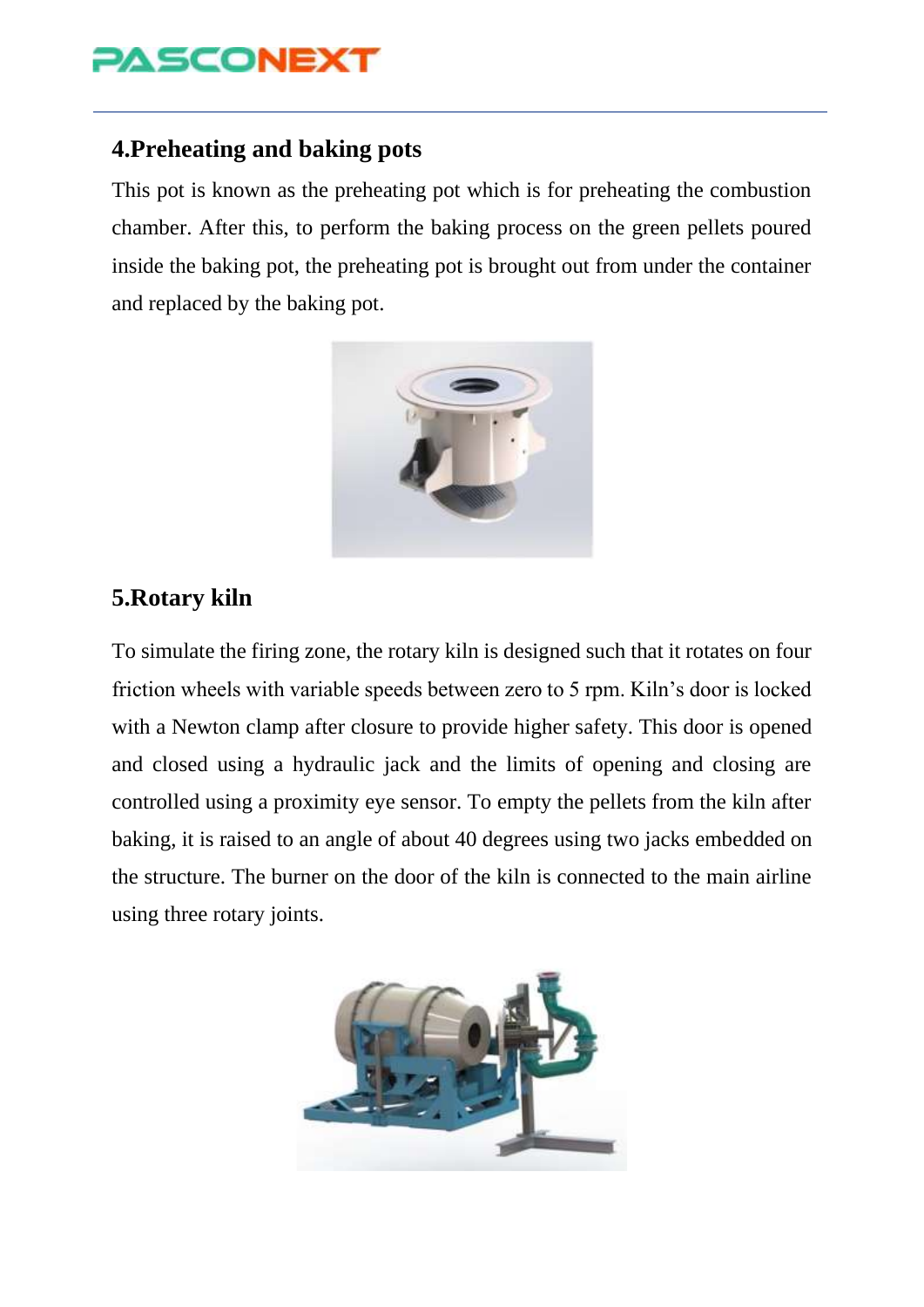#### **6.Wind Box**

Similar to the production line in the TG region, the sub-grade bars are located in the wind box container. Moreover, the wind box in the pilot plant is responsible for raising the baking and preheating pots to seal them against leakages of the combustion products. The internal fireproofing of the wind box is superboard attached to its internal surface using Chamotte mortar. Moreover, refractory yarn is placed over the wind box surface to provide satisfactory sealing. In addition, one hydraulic jack moves the box upwards and downwards.



### **7.Heat exchanger**

Heat exchanger is a very useful equipment in the industry that provides the ability of heat energy transfer between two or multiple fluids in different temperatures. This operation can be performed between liquid-liquid, gas-gas, or gas-liquid. it is also used to cool a warm fluid or to warm a fluid with a lower temperature, or both.

To increase the efficiency of the system, a heat exchanger is used along with a heat recovery device, using the outputs of combustion to increase the temperature of the fresh air input to the burners.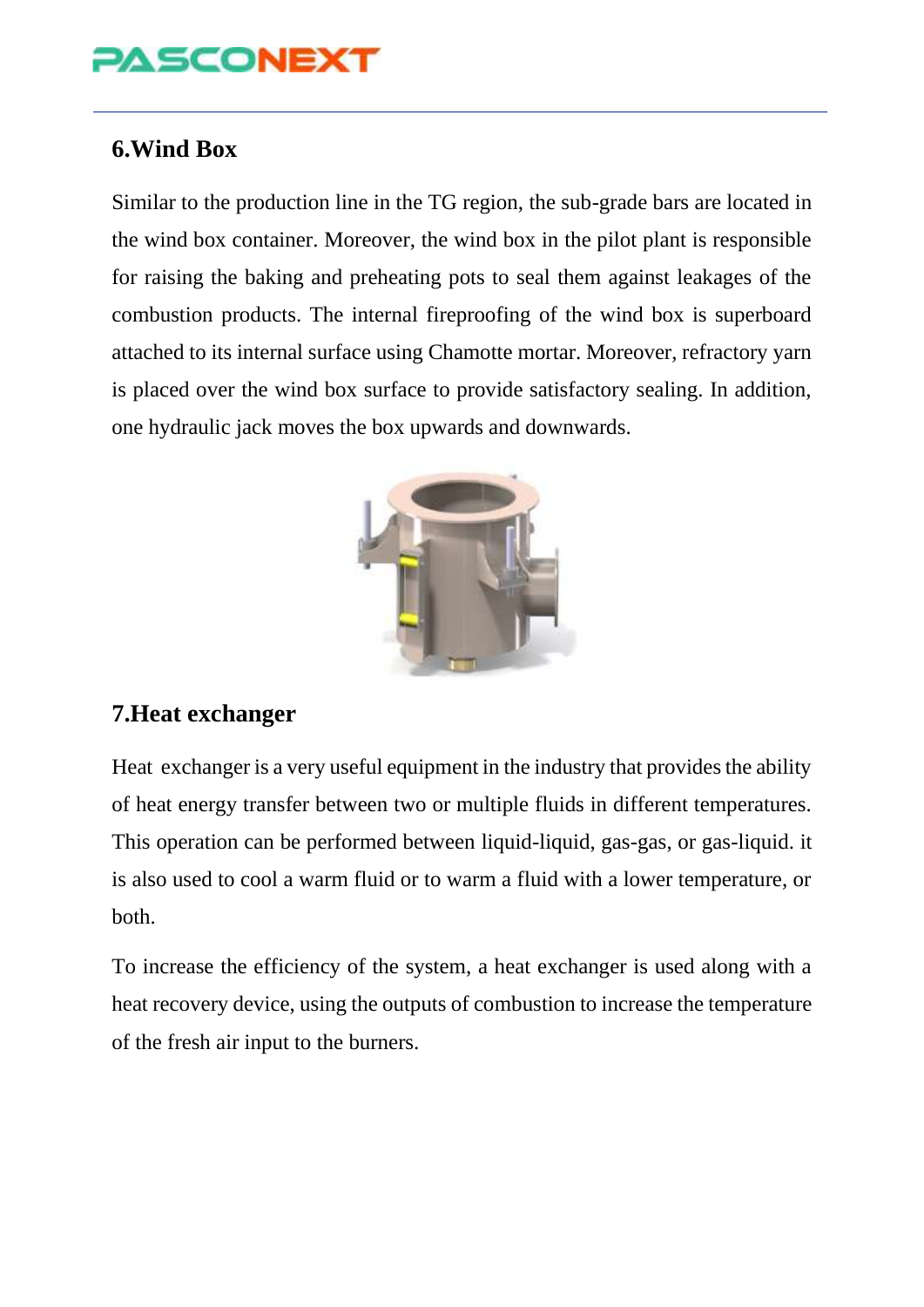## ASCONEX



#### **8. Gas lines**

Gas lines, consist of two main gas supply lines to burners of the combustion chamber and the rotary kiln, each of which is equipped with devices required for measurement and adjustment of gas flow. First, the input flow rate is measured using a flowmeter and then passes through a regulator to adjust the pressure. Afterwards, the embedded pressure transmitter measures and transfers the pressure. The push type and gradual control and solenoid valves also exist in the remainder of the path. Moreover, two manual and electrical vent paths are also considered that exit the system after being merged.



### **9. Cooling pot**

To perform the cooling process the pellets within the kiln are poured inside a pot. This pot, which is also known as the cooling pot, is moved by a motor rotating a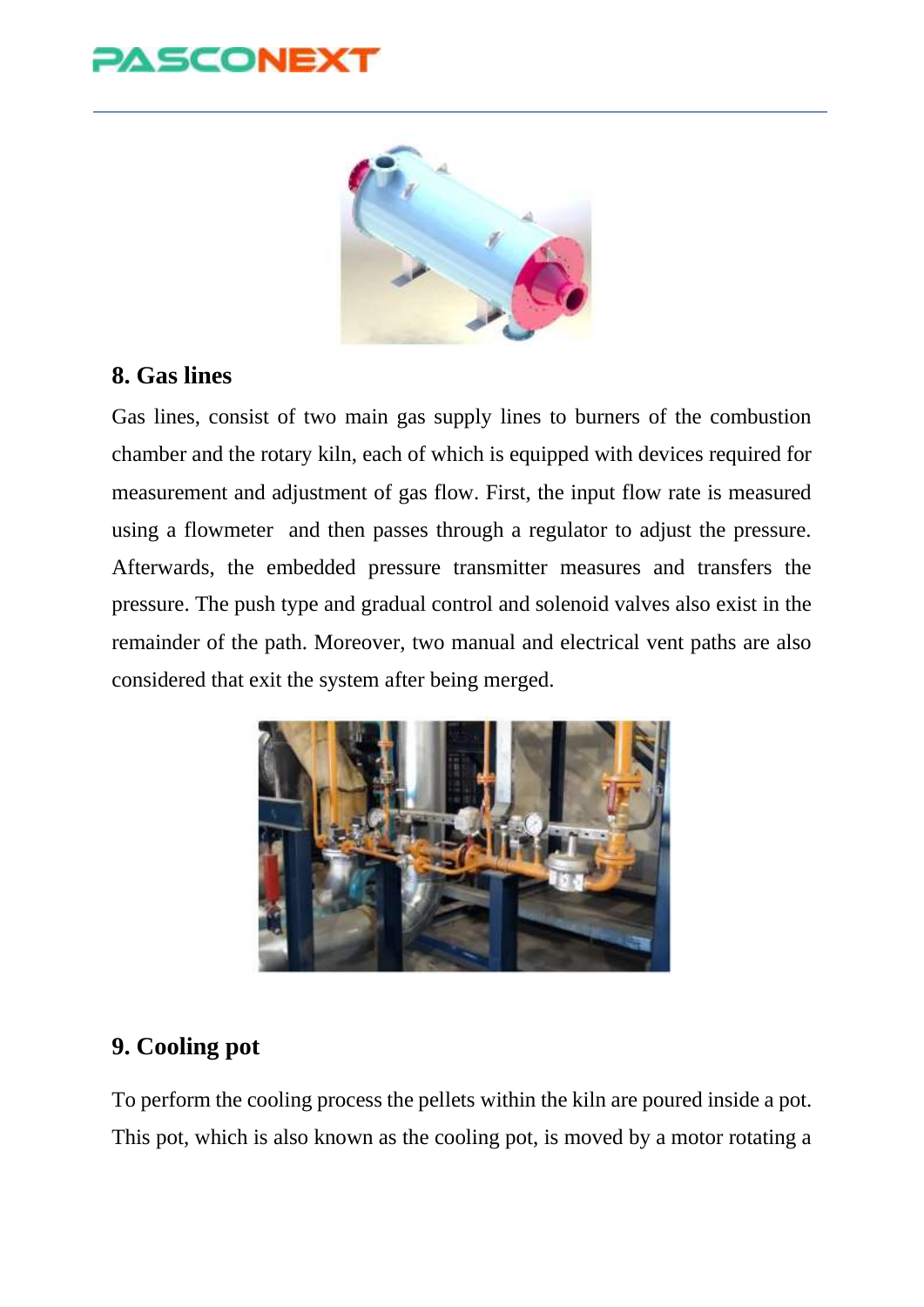

screw. There exist thermocouples within this pot in order to control the temperature. It is possible in this pot to cool the pellets using cold air or warm them with hot air or both. The required air is injected on the pellets from below the cooling pot and then exits through the pipe over them. The horizontal movement of the cooling pot is controlled with proximity sensors.



#### **10. Fans**

To supply the air required for the combustion of the burners and to output, the combustion products from the wind box, one suction fan, and two blower fans are provided. The bigger blower fan supplies the air entering the heat exchanger and the smaller one is used for cooling operations and controlling the temperature at the combustion chamber.